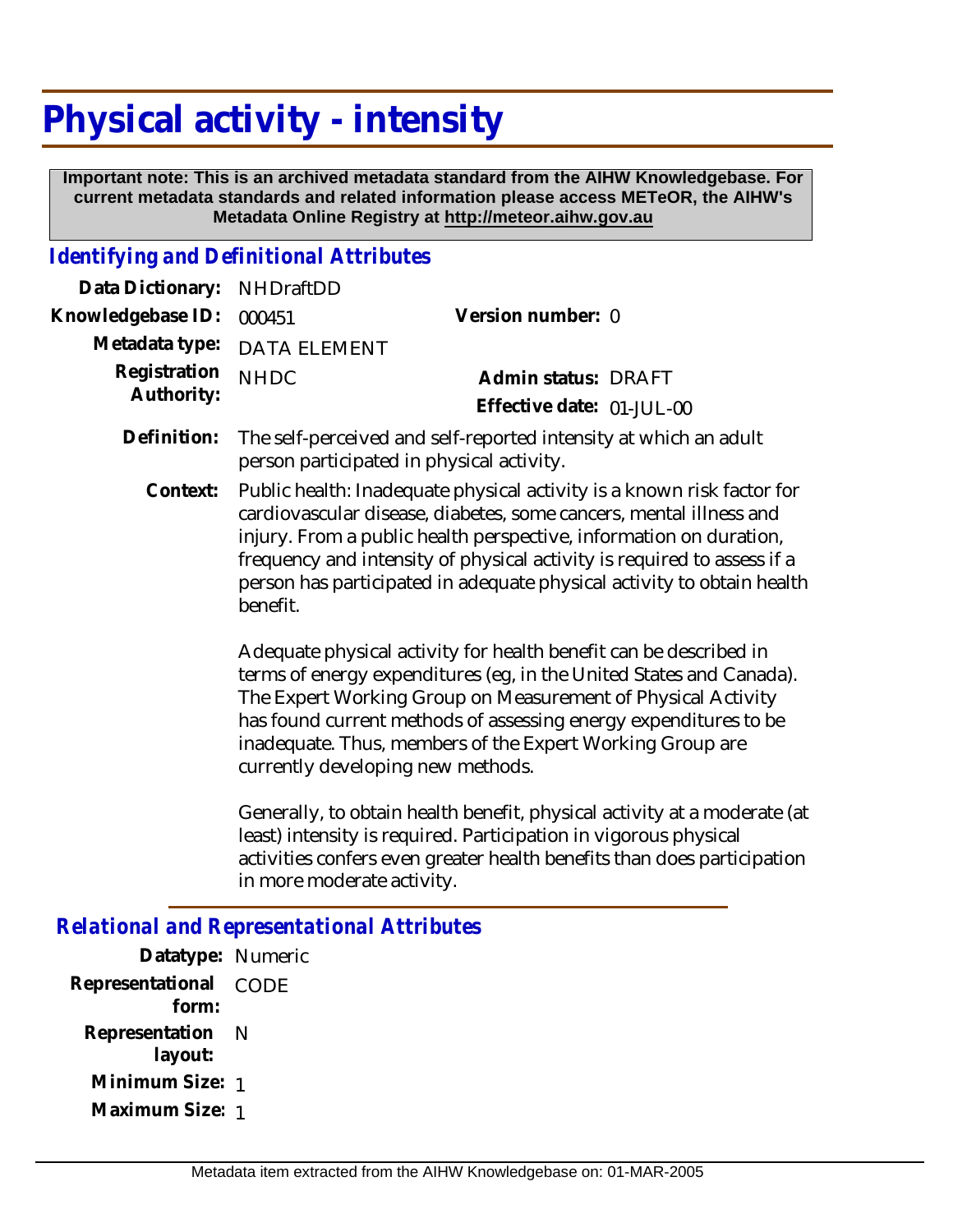| Data Domain: 1 | 2<br>3<br>9                                                                                                                                                                                                                                              | <b>None</b><br>Moderate (including walking)<br>Vigorous<br>Not stated or unknown                                                                                                                                                                                                                                                                              |  |  |
|----------------|----------------------------------------------------------------------------------------------------------------------------------------------------------------------------------------------------------------------------------------------------------|---------------------------------------------------------------------------------------------------------------------------------------------------------------------------------------------------------------------------------------------------------------------------------------------------------------------------------------------------------------|--|--|
|                | Guide For Use: Moderate physical activity increases heart rate but does not<br>necessarily make a person puff or pant. Moderate intensity<br>activities include walking, golf, gentle swimming, social tennis,<br>etc.                                   |                                                                                                                                                                                                                                                                                                                                                               |  |  |
|                |                                                                                                                                                                                                                                                          | Information on walking is included as a moderate activity.                                                                                                                                                                                                                                                                                                    |  |  |
|                | Vigorous physical activities generally make a person breathe<br>harder or puff and pant and include activities such as jogging,<br>cycling, aerobics, competitive tennis, hockey, etc.                                                                   |                                                                                                                                                                                                                                                                                                                                                               |  |  |
|                | Collection Methods: The recommended standard for collecting intensity information<br>collects only leisure time physical activity, is questions 1, 3, 5, 7 in<br>the Standard Questions on Leisure Time Physical Activity<br>Participation Among Adults. |                                                                                                                                                                                                                                                                                                                                                               |  |  |
|                | report.                                                                                                                                                                                                                                                  | All questions on the Standard Questions on Leisure Time Physical<br>Activity Participation Among Adults are answered based on self-                                                                                                                                                                                                                           |  |  |
|                |                                                                                                                                                                                                                                                          | This questionnaire asks respondents participation in physical<br>activity during the previous week. The Standard Questions on<br>Leisure Time Physical Activity Participation Among Adults are<br>designed for individuals aged 18 years and over.                                                                                                            |  |  |
|                |                                                                                                                                                                                                                                                          | Currently, there is no Australian instrument that collects<br>occupational physical activity.                                                                                                                                                                                                                                                                 |  |  |
|                |                                                                                                                                                                                                                                                          | The Expert Working Group for the Measurement of Physical<br>Activity are currently developing an instrument suitable for the<br>collection of occupational physical activity.                                                                                                                                                                                 |  |  |
|                |                                                                                                                                                                                                                                                          | Related metadata: is used in conjunction with Physical activity version 0<br>is used in conjunction with Physical activity - context version 0<br>is used in conjunction with Physical activity - duration version 0<br>is used in conjunction with Physical activity - frequency version 0<br>is used in conjunction with Physical activity - type version 0 |  |  |